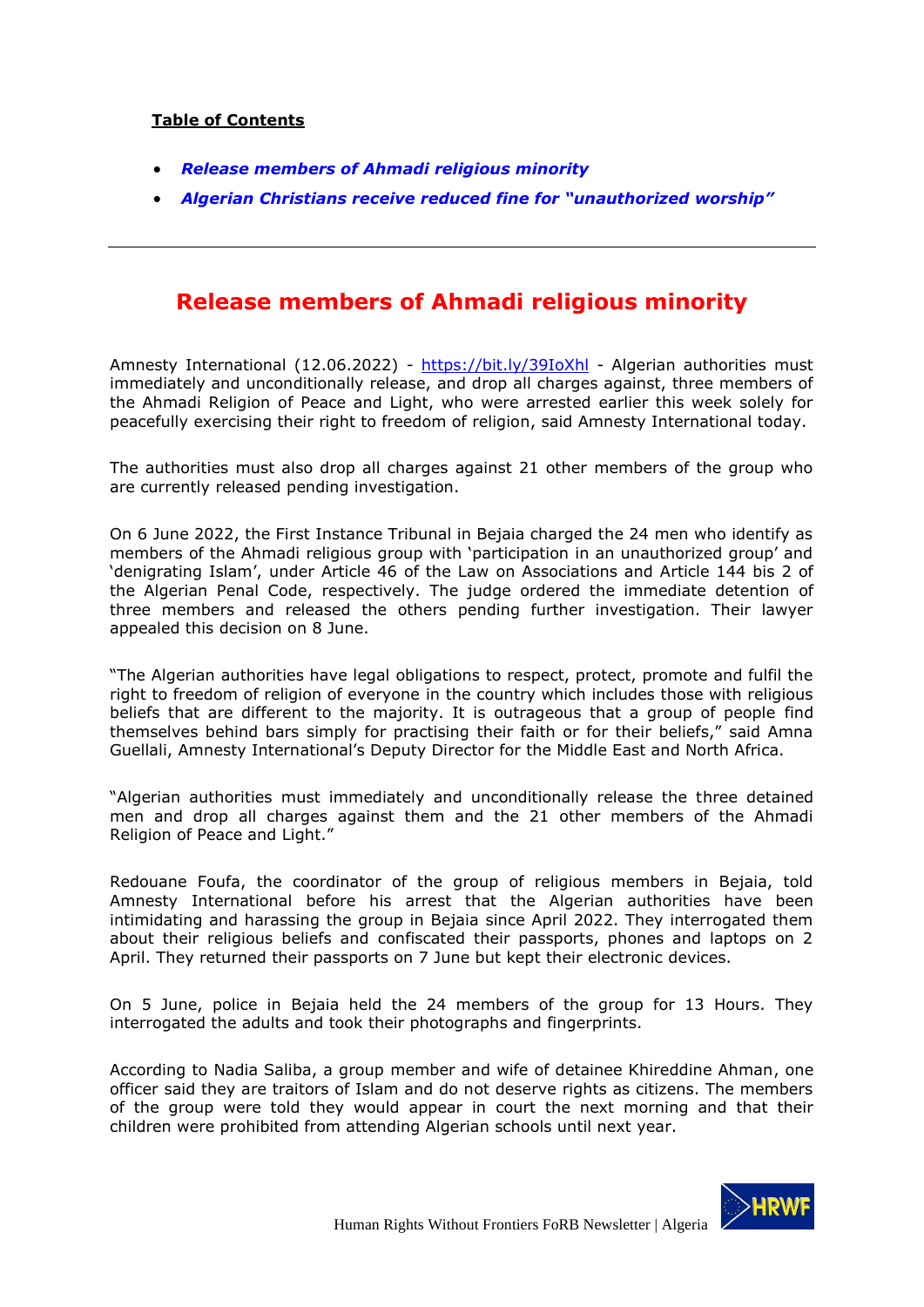On 6 June, the group of 24 spent 14 hours in court before three of them  $-$  Redouane Foufa, the coordinator of the movement in Bejaia, and two other members, Khireddine Ahman and Cherif Mohamed Ali — were charged and sent to Bejaia's Oued Ghir prison.

The Ahmadi Religion of Peace and Light was established in 1993. It follows the teachings of Imam Mahdi and believes in Imam Ahmed al-Hassan as its divine guide. There are currently an estimated 70 members in Algeria.

According to Hadil El Khouly, a spokesperson for the Ahmadi Religion of Peace and Light, the members of the group in Bejaia have been interrogated by police a total of ten times over the past three months.

In an interview with Amnesty International before his arrest, Redouane Foufa said that around 30 soldiers had previously searched the house he shares with the members of the group and seized documents such as ID cards and passports, as well as phones and laptops.

Youssra Bezai, another member of the religious minority group, told Amnesty International: "We were living peacefully in our home. We never tried to take our beliefs outside. It is them who came to us and violated our privacy and our rights."

*Photo : Members of the Ahmadi religious group (Photo: Private)*

## **Algerian Christians receive reduced fine for "unauthorized worship"**

Persecution.org - International Christian Concern (09.05.2022) - https://bit.ly/3wdlQq5 - A group of 11 Algerian Christians, originally arrested at the end of 2021, received a reduced sentence fine for "unauthorized worship" on April 28. The 11 Algerians, plus one French guest speaker, gathered in Tizi-Ouzou on December 4 for an event.

The police raided the gathering and arrested everyone for unauthorized non-Muslim worship, including the Christian who owned the space that was rented out. A judge sentenced the group to six months suspended sentence and a fine of 200,000 dinars (about \$1440 USD). The French national paid the fine and then immediately left the country. The remaining Christians appealed in court on April 14 and received a verdict on April 28 that reduced the fine to 100,000 dinars but retained the suspended prison sentence.

Another Algerian Christian, located in Ain El Hamam, was acquitted twice, most recently on March 24. Authorities charged the pastor with unauthorized worship in his home and unauthorized broadcasting on social networks in January. Despite doing both for many years, he suddenly faced persecution for his evangelistic efforts. The Christian man was acquitted and, after the prosecution appealed, acquitted again in March.

Algerian authorities severely restrict the ability of Christians to worship in the country, including the **closure of churches** and the arrest of Christians living out their faith.